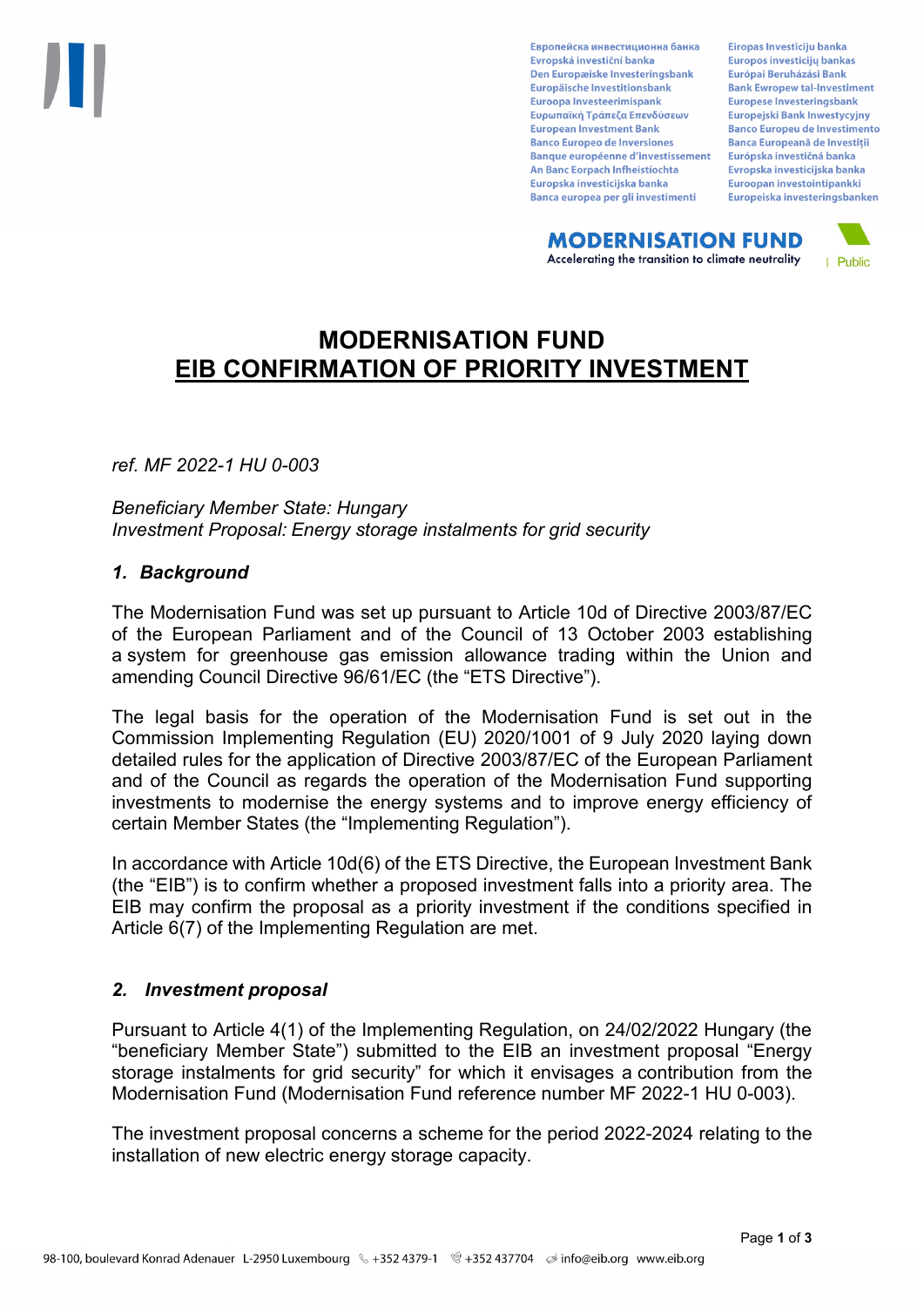

The beneficiary Member State has requested funding of EUR 51 428 571 for a disbursement under the proposed scheme.

The beneficiary Member State has indicated an expected Modernisation Fund funding for the investment proposal of EUR 51 428 571.

The investment schemes enables technological possibilities for energy storage, through increasing the flexibility capabilities of the grid, contributes to the increase of the share of energy from renewable energy sources.

The scheme is aligned with the objectives of the National Energy and Climate Plan (NECP) for Hungary aiming at the support for battery energy storage, network upgrades and implementation of smart networks.

### *3. Compliance with the conditions for priority investment*

- a) The beneficiary Member State has demonstrated that the investment complies with the requirements laid down in Article 10d(1) of the ETS Directive as it supports modernisation of the energy system and it is in line with the objectives and measures set out in its NECP.
- b) According to the information provided by the beneficiary Member State and pursuant to Article 10d(2) Directive 2003/87/EC, the investment is considered as a priority investment as it falls under the priority area "energy storage".
- c) The beneficiary Member State has sufficient funds available for the requested disbursement according to the statement of the available funds referred to in Article 5(1) of the Implementing Regulation and after deduction of any amounts to be disbursed for investments already confirmed in accordance with Article 6(9) of the Implementing Regulation.
- d) The beneficiary Member State has provided evidence that the measures under the investment proposal:
	- a. do not constitute State aid within the meaning of Article 107(1) of the Treaty on the Functioning of the European Union.
- e) The beneficiary Member State has confirmed in writing that the investment complies with any other applicable requirements of Union and national law.
- f) According to the information provided by the beneficiary Member State, the amounts requested from the Modernisation Fund are not intended to cover the same costs of the investment as those financed by another Union or national instrument.

## *4. Conclusions*

The EIB has assessed the investment proposal based on the information submitted by the beneficiary Member State in accordance with Article 4 and Annex 1 of the